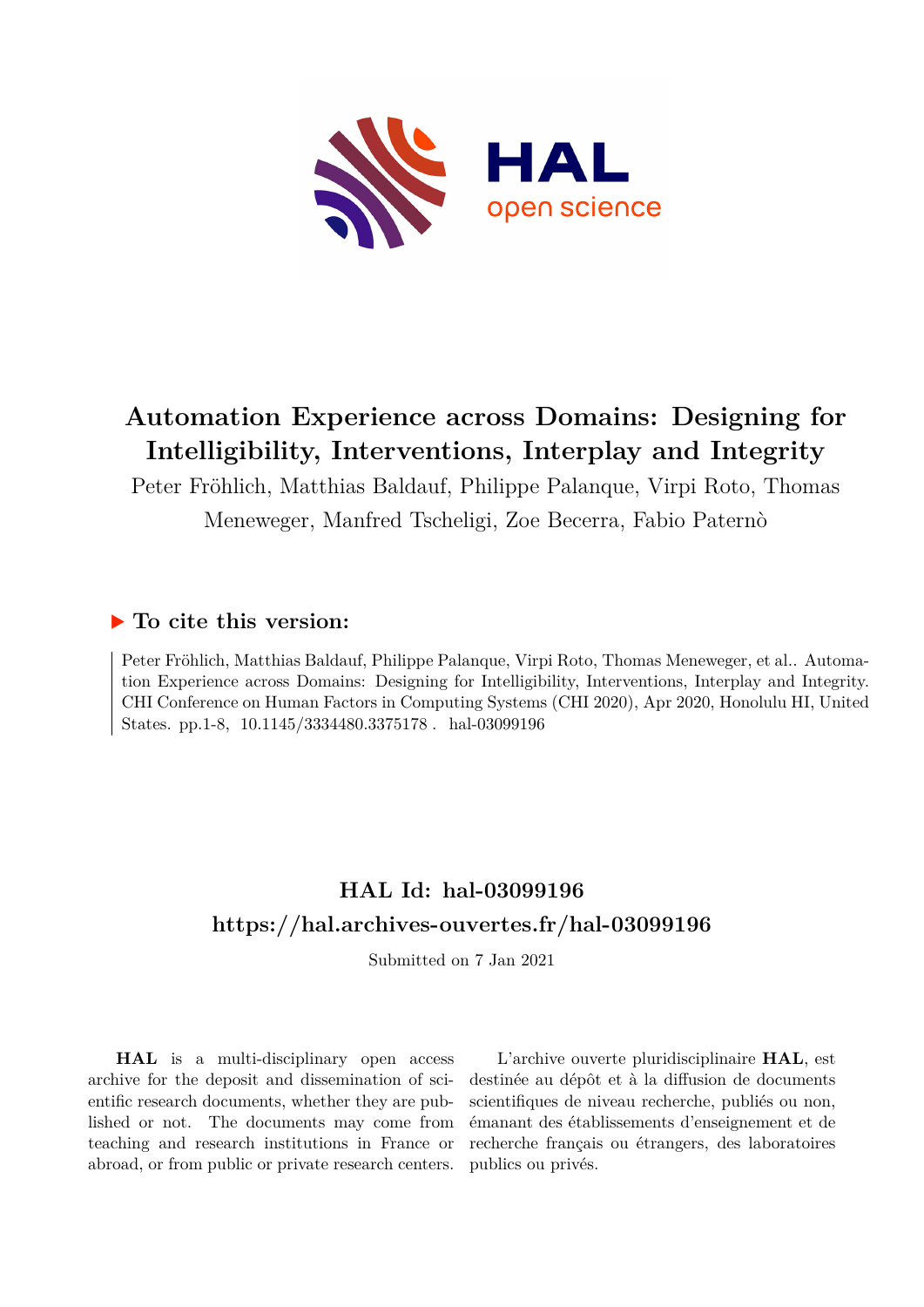# **Automation Experience across Domains: Designing for Intelligibility, Interventions, Interplay and Integrity**

#### **Peter Fröhlich**

 AIT Austrian Institute of **Technology**  Vienna, Austriapeter.froehlich@ait.ac.at

#### **Matthias Baldauf**

University of Applied Sciences St. Gallen St. Gallen, Switzerlandmatthias.baldauf@fhsg.ch

#### **Philippe Palanque**

 Université Paul SabatierToulouse, France palanque@irit.fr

#### **Virpi Roto**

 Aalto UniversityAalto, Finlandvirpi.roto@aalto.fi

#### **Thomas Meneweger**

University of Salzburg, Salzburg, Austria thomas.meneweger@sbg.ac.at

#### **Manfred Tscheligi**

University of Salzburg, Salzburg, Austria & AIT Austrian Institute of Technology, Vienna, Austriamanfred.tscheligi@sbg.ac.at

#### **Zoe M. Becerra**

Georgia Institute of Technology Atlanta, USAzbecerra3@gatech.edu

#### **Fabio Paternó**

CNR-ISTI Pisa, Italyfabio.paterno@isti.cnr.it

#### **Abstract**

 Automation takes up an increasingly important role in everyday life. The objective of the workshop is to provide a forum for a holistic view on design foundations for automated systems in everyday private, public and professional surroundings. We conceive the workshop as an interdisciplinary forum for usercentered design and research, taking inspiration from diverse problem areas and application fields. Given their current relevance for automation experience, four key aspects (intelligibility, interventions, interplay, and integrity) will be addressed in expert talks, participant presentations and group-wise creative thinking exercises. The workshop will provide a further step towards a research agenda for comprehensive design and research approaches that provide a transfer and consolidation across different application domains, user requirements and system capabilities.

#### **Author Keywords**

 Automation; User Experience; Automation Experience; Human Intervention; Intelligibility; Interplay; Integrity

https://doi.org/10.1145/3334480.3375178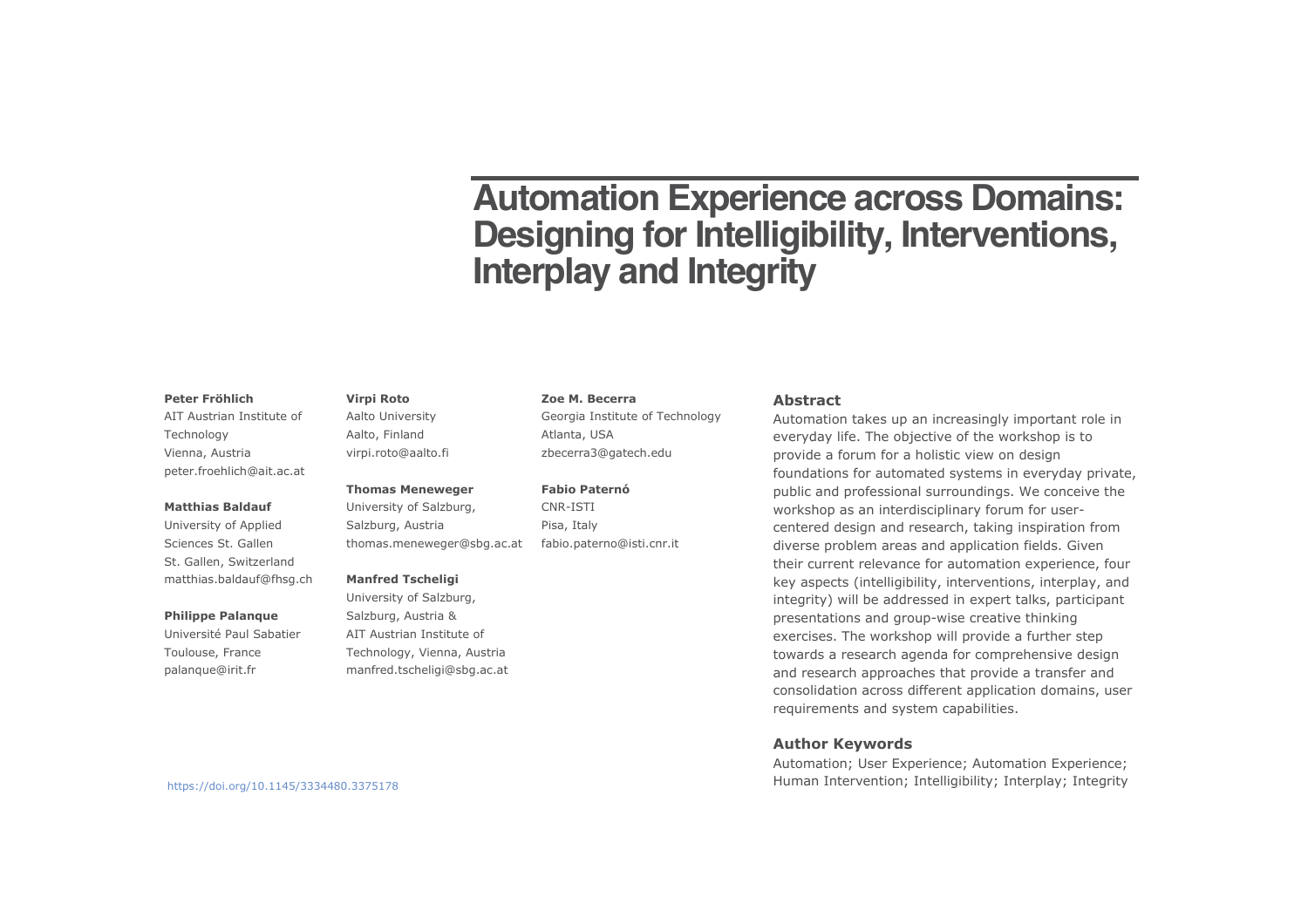#### **Organizers**

#### **Peter Fröhlich**

*Senior Scientist at AIT Austrian Institute of Technology, Center for Technology Experience* 

Investigates automation experience phenomena in autonomous driving, smart home environments, as well as in industrial production

#### **Matthias Baldauf**

*Senior Researcher and Lecturer at the University of Applied Sciences St.Gallen* 

Expert in Pervasive Computing and Human-Computer Interaction with a focus on conversational assistants for automating processes in various domains

# **ACM Classification Keywords**

Human-centered computing  $\rightarrow$  Human computer interaction (HCI)

#### **Background**

 Automation has been around us both in the work environment and in the home for a long time. It is by nature pervasive, as it touches each of our critical infrastructures, ranging from water and electricity distribution to escalators and conveyor belts, as well as increasingly information processing and consumption. However, in comparison to the seamless registration to a WiFi network, triggering the start of the next episode on a video portal or a spam filter removing emails from the inbox, automation is now making its move into everyday life in a different way than before. One of the key characteristics of this novel form of everyday automation is that functions being automated are getting closer to human cognitive functions thus integrating analysis and decision based on the processing of "large" information sets.

Functions being automated are also of higher-level automation according to the classification from Sheridan and Parasuraman [17], thus blending in one single function many nested functions with possibly conflicting objectives and inconsistent behaviors. Furthermore, system functions are made programmable and integrateable, requiring more technology skills and knowledge for the end users to be able to benefit from them. Functions are also made accessible from a distance thus requiring from users deep understanding of communication technologies implemented within the various systems. These evolutions shape the everyday automation experience of users and bring multiple issues non-present in

previous generation (cf. [15]). For example, more complex automation will build on top of previous knowledge and practice in designing, developing and deploying automation, which will lead to the appearance of unforeseeable failures [20] – with respective consequences on the user experience of such systems.

This workshop aims to provide a forum dedicated to the investigation of ubiquitous automation technologies as they are experienced in everyday situations by nonproficient users. Unlike application-dependent workshops and conferences, we dedicatedly strive to engage with cross-domain, user-centered design challenges and principles of everyday automation experience, thereby considering both foundational work as well as recent scientific discourse (e.g., [8]). Our attempt is to further close the gap of reflection on the experience of automation, and we strive to come up with holistic interaction paradigms for its optimization. The workshop focuses on four key aspects that have been identified in previous research explorations (most importantly the CHI 2019 "Everyday Automation Experience" workshop [6]) as most relevant upcoming user needs: intelligibility, intervention, interplay, and integrity.

# **Intelligibility**

 Emergent automated systems and their underlying data processing are too complex to be fully understood even by experts. This inherent limitation and the increasing number of situations and conditions evolving from the tight embeddedness in everyday home, work and mobility contexts can bring about unintended problems and side effects: unintuitive menus can make cleaning robots start in the middle of the night, the heating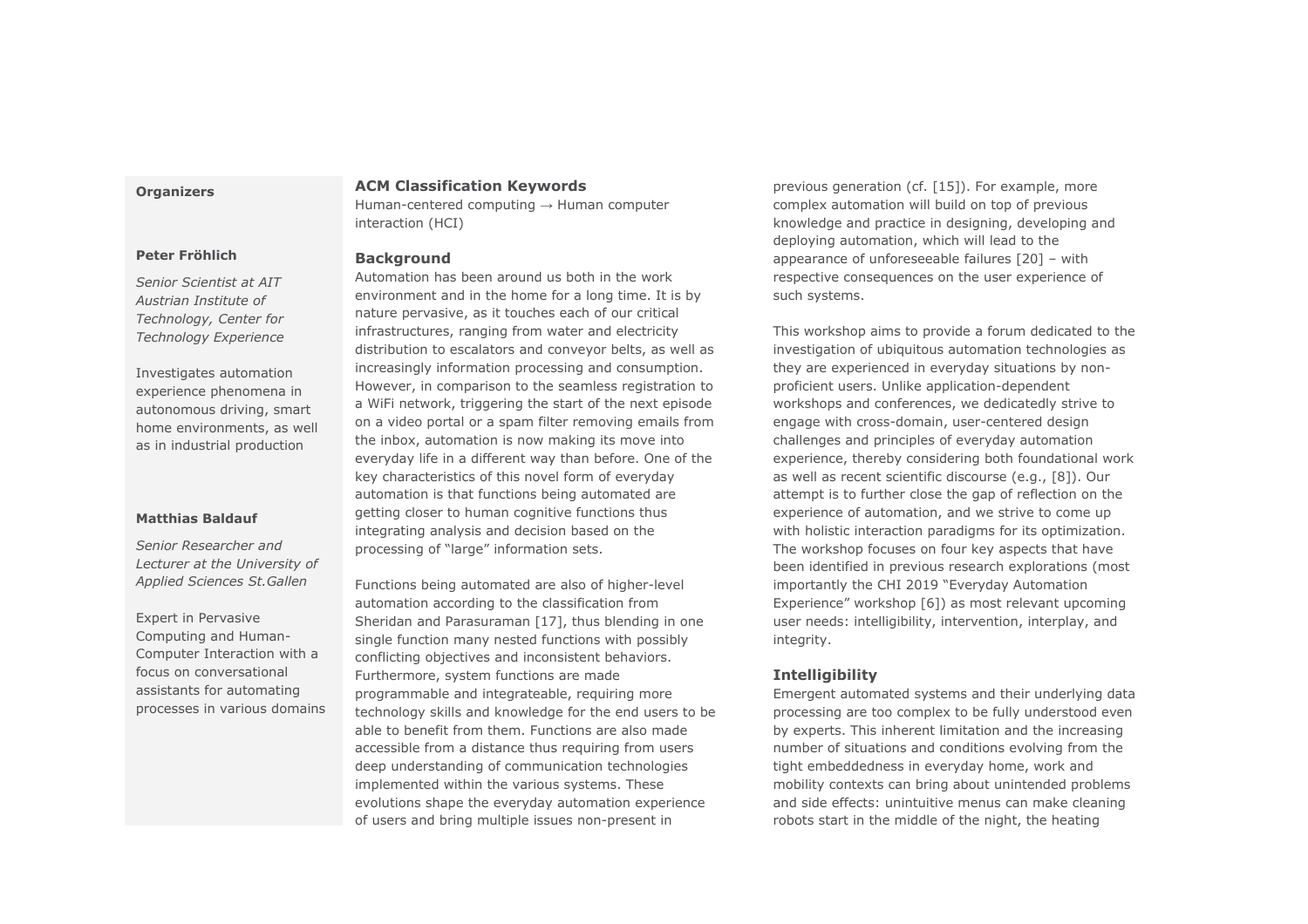## **Organizers (cont.)**

#### **Philippe Palaque**

*Professor at University of Toulouse* 

Expert in safety critical interactions and their engineering

#### **Virpi Roto**

*Professor of Practice in Experience Design at Aalto University, Department of Design* 

Studies the means to design automation that improves user experience even in traditional work contexts.

starts when subjectively there is a need for cooling, and machines in the production hall emit a plethora of beep sounds that are indistinguishable by the monitoring staff. Consequently, we need models and design approaches for intelligibility of automated systems, which assist users in understanding their critical states, in forming adequate expectations on their behavior. In this respect, improving intelligibility is the foundation for addressing the challenges of intervention, interplay and integrity discussed below.

Designing for intelligibility should build on and extend the concepts of explainable AI [1,21]. An avenue further to explore are displays indicating the awareness and intent of an automated system [7], as well as reliability displays that indicate the degree of uncertainty of a system [10]. Thereby, it is important to consider all possible presentation modalities, including auditory and tactile cues [5]. Corresponding research questions and challenges are as follows:

- **B** How can non-expert users obtain an overall understanding of the reasoning of a system?
- ß Which styles of communication should be used toconvey the state of a ubiquitous automated system?
- ß How can findings on reliability displays as well as awareness and intent communication be integratedamongst different application domains?
- **B** How to enable people with no or little programming skills to customize the behavior of a system?

# **Intervention**

 With the application of ubiquitous automated systems, the possibility for humans to intervene the systems'processes becomes increasingly crucial. Complex processes, as well as indirect and inexplicit interactions might lead to a loss of control with automated systems, as it is the ultimate goal of automation to reduce explicit user interactions [10]. Explicit input modalities like buttons are replaced with sensors or systems which aim at automatically recognize users' intentions, e.g. During flawless operations of a system this might not be a problem. However, if system errors occur or human interventions are needed, e.g. for system calibration, this might lead to problems with regular user interface paradigms. Given this close relation of automation and user control, Schmidt and Herrmann introduced the paradigm of "intervention user interfaces" [19]. Additionally, interaction paradigms like "peripheral interaction" [3] or "implicit interaction" [11] highlight this shift towards indirect and inexplicit user interaction with ubiquitous automated systems.

Communicating and visualizing the state of the system as well as opportunities for user intervention is therefore increasingly important. However, designing for human interventions brings along many opportunities as well as challenges for the interaction design of automated systems, such as:

- **B** How to communicate human intervention opportunities and potential consequences?
- **How to design for (unobtrusive) awareness of** ubiquitous systems' status?
- **B** How to allow human interventions in complex automated procedures?
- **To what extend should users be able to overrule the** system behavior?

# **Interplay**

 With recent advances in technological fundamentals of automation such as machine learning, interaction with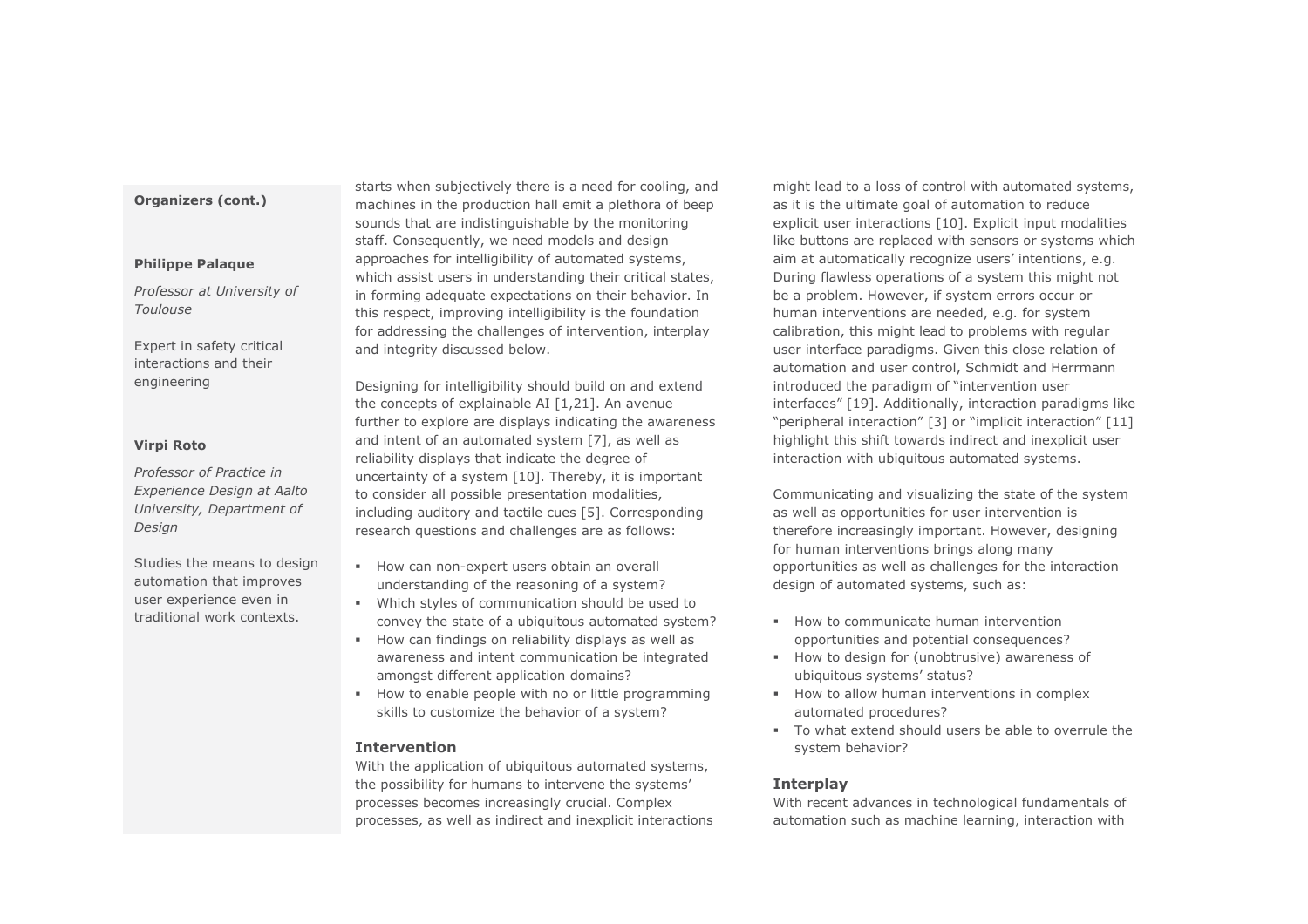# **Organizers (cont.)**

#### **Thomas Meneweger**

*PhD student and research fellow at the Center for Human-Computer Interaction, University of Salzburg* 

Explores workers' experiences and work practices in increasingly automated and interconnected work and production environments (e.g., semiconductor factory, assembly lines, truck driving)

## **Manfred Tscheligi**

*Professor for HCI & Usability at the University of Salzburg and Head of the Center for Technology Experience at AIT (Vienna)* 

Leads a variety of research projects investigating automation experience in various contexts (e.g. intelligent production, driving, robotics, and retail)

automated systems is no longer restricted to configuring and (potentially) triggering an automated process and consuming its result. Instead the interplay of human users and AI-driven automated systems will be more complex, interweaved, and fine-grained (cf. [8]). A recent example is Google Duplex [13], which carries out appointment tasks over the phone. The technology can call a restaurant, e.g., and interact with the employee in natural voice. Duplex is an automated system relieving the client of the entire scheduling task and requires the callee to cooperate in a dialogue to reach a joint goal. While Duplex mimics a human caller, a lot of future automated systems in everyday life might be less expressive and thus, making the design of an efficient interplay even more challenging (cf. [2]).

Such an advanced interplay of non-expert users and automated systems raises questions regarding an efficient and intuitive control flow and handover processes. In automotive research, we observe the vision of a tight cooperation and an involvement of the human user in a system's decision-making [22]; similarly in automated manufacturing with its "humanin-the-loop" approaches [18] – concepts which seem promising also for other types of everyday automation. The overall task distribution between smart automated systems and humans and the role of human experience and/or creativity are worth investigating [8]. For example, in medicine or social work, autonomous virtual assistants (in form of a mobile app, e.g.) may be used for continuous diagnosis and assistance between appointments with human experts. However, future systems may also provide easily accessible first advise and later pass on to a human expert [4]. Corresponding research questions include:

- **Butake** How to design for an enjoyable interplay of nonexpert users and automated systems?
- **How will future forms of collaboration between non**expert users and automated systems look like?
- **B** How can non-expert users be involved in decisionmaking processes of ubiquitous automated systems?
- ß Which are promising applications for collaboration of humans and autonomous systems in everyday life?

# **Integrity**

 By integrity, we refer to trust and ethical aspects of automated systems. Trust in automation is a recurrent topic when user experience or acceptance of automation is discussed. Emerging research has emphasized the importance of appropriate trust calibration to prevent misuse, disuse, or abuse of an automated system [9,16]. Without an appropriate level of trust, people may wrongly rely on or not accept autonomous systems in their everyday life [12]. Trust calibration is not an easy task for users - previous research in professional settings has suggested training on the task may be necessary for interacting with imperfect automation [14]. Therefore, building and maintaining trust is an important design goal of automated systems. Of the manifold factors affecting trust, the features we can design for are related to the system performance and the "design features" [9], of which the latter is relevant in the user interface and interaction design. When designing for trust, the designer can pay attention to appearance, ease-of-use, communication style, transparency, feedback, and the level of control [9]. But are the factors affecting trust in professional contexts the same as in everyday automation, where training is usually not considered to be important or practical?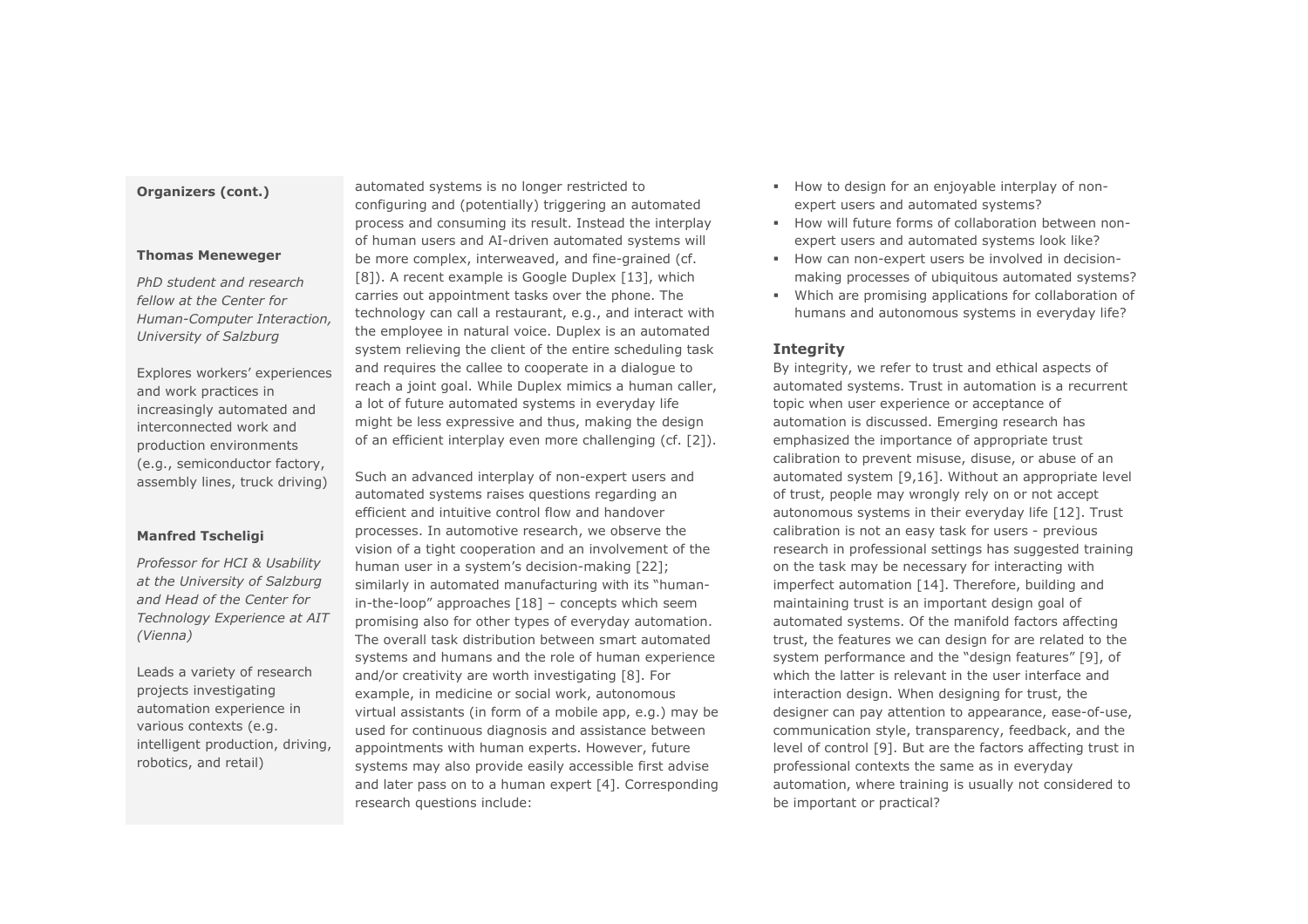#### **Organizers (cont.)**

#### **Zoe Becerra**

*PhD student at the Sonification Lab, Georgia Institute of Technology* 

Explores factors that impact situation awareness in automated vehicles, such as trust in automation and level of automation

### **Fabio Paternó**

*Research Director at C.N.R.-ISTI in Pisa* 

Investigates user experience aspects of ubiquitous interactive systems, end-user development, adaptive user interfaces

The ethical aspects of automation are often more abstract than the user interface features, consider societal aspects and human rights for example. The ethical guidelines targeted for automation interaction designers are still scarce. A promising avenue to be enforced is to reflect on and formulate guidelines for Human-Automation Interaction by also looking at fairness, ethical concerns and the consideration of diverse cultural backgrounds and norms [2]. Research questions and challenges regarding the integrity of everyday automation include:

- **B** How to design for integrity of automation?
- ß Is training necessary for interacting with everydayautomation?
- **What are the interaction design practices to ensure** automation integrity in different types of projectsand contexts?
- **How to assess automation integrity on user** interface/interaction level?

#### **Workshop Goals**

 This workshop investigates the user experience of automated systems used by non-experts in everyday situations and its design. In line with this overall goal, it will pursue the following subgoals:

- ß Provide an overview of the diverse field of automation experience and introduce recentresearch work.
- Reflect on major challenges of designing interactions with ubiquitous (semi-)automated systems anddiscuss ways to address them.
- **Exchange ideas and networking across domains to** ßenable knowledge transfer and best practice

exchange regarding the recognition of universal design strategies for ubiquitous automated systems.

 ß Identify promising future work in the field of everyday automation experience in the form of UXprototypes, project ideas and a research agenda.

#### **Pre-Workshop Plans**

 We will announce the workshop through well-known HCI related mailing lists (CHI Announcements, Ubicomp Announcements, etc.) and suitable websites. Furthermore, we will send out personal invitations to contact our scientific network directly. All promotional material will include a link to the workshop website (https://everyday-automation.tech-experience.at), which will be set up in time to present the workshop details. We will solicit position papers of up to 5 pages in the ACM SIGCHI Extended Abstract format that describe the participant's workshop contribution. Suitable contribution types include work in progress, concrete research ideas, novel perspectives, and demos that are addressing research questions and challenges of the described four key aspects or complementary pressing issues related to designing interactions with ubiquitous automated systems.

Submissions will be juried by the organizing committee (and additional experts, if needed) on their relevance to the workshop scope, originality, significance and quality. We plan to accept 15-20 submissions. These papers will be made available on the workshop website before the workshop. Participants will be asked to scan the other participants' position papers as preparation to allow for more productive feedback and in-depth discussions during the workshop.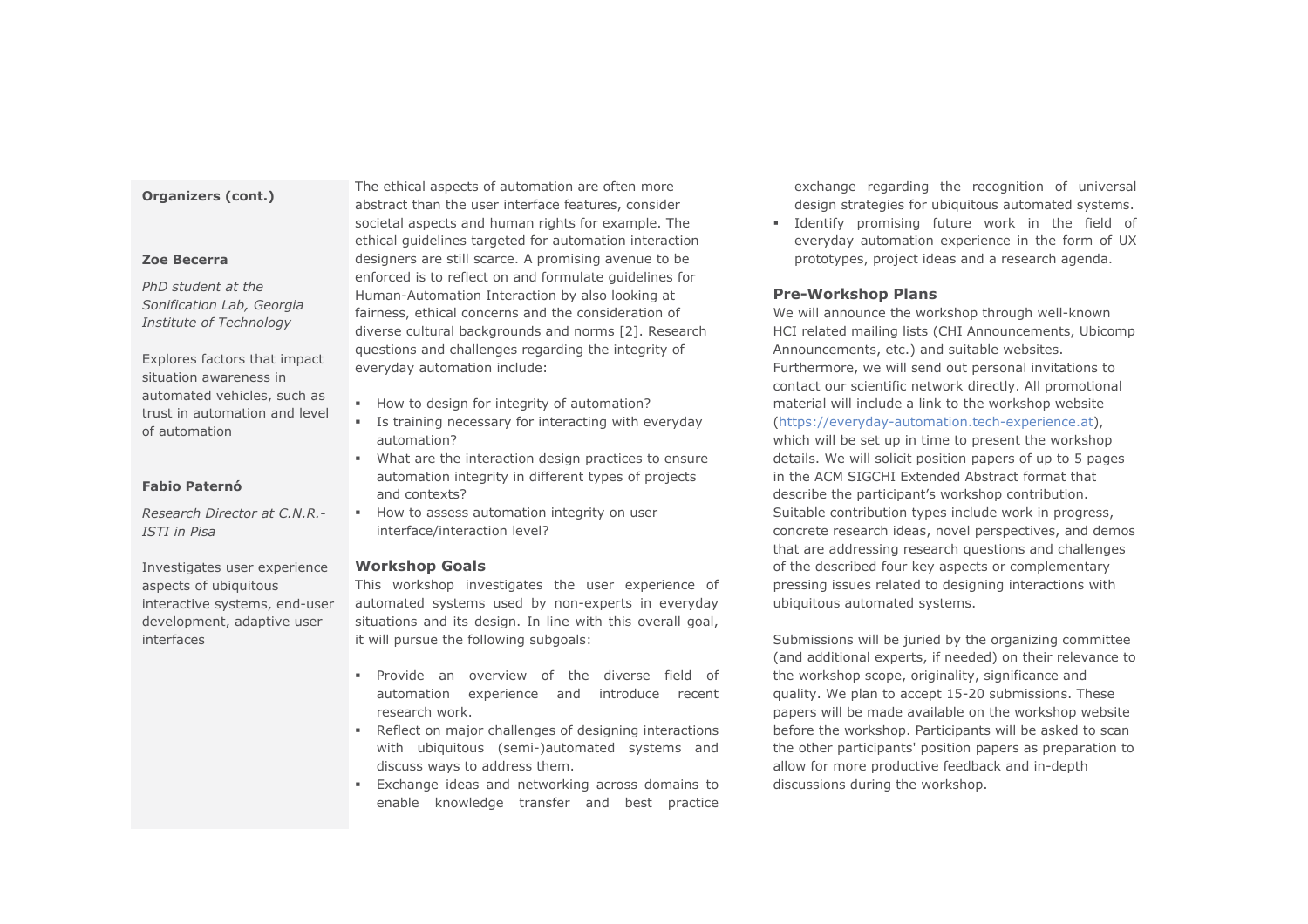#### **Preliminary Schedule**

#### **Morning**

 $09:00 - 09:15(15 min.)$ Opening & Welcome

09:15 – 09:40 (25 min.) Intro: Everyday Automation [Philippe Palanque]

09:40 – 10:15 (35 min.) Session: Intelligibility [Peter Fröhlich]

10:15 – 10:45 (30 min.) Coffee Break

10:45 – 11:20 (35 min.) Session: Intervention [Thomas Meneweger]

 $11:20 - 11:55$  (35 min.) Session: Interplay [Matthias Baldauf]

11:55 – 12:30 (35 min.) Session: Integrity [Virpi Roto]

# **Workshop Structure and Activities**

 The workshop is organized as a full-day event. Its program consists of expert talks, participant presentations, creative group works and discussions as well as a joint agenda definition. See the side boxes on pages 6 and 7 for timetables of the preliminary schedule. During the morning session, the organizers and participants will get to know each other in person and share their research perspectives. After a short welcome by the organizing team, an expert talk on automation history and the characteristics of everyday automation will provide a common base for further discussions and inspiration for the creative working session in the afternoon. Following this introduction, the morning session will feature participant presentations of position statements. We plan to have four presentation slots, one for each formerly introduced key aspect of everyday automation, with the participants submissions clustered accordingly.

Each of these four sessions will be introduced by a 5 minutes lightning talk of the session chair. Participants will be asked to prepare presentations of their relevant research with a length of about 5 minutes length to create a dynamic and inspiring workshop atmosphere and allow for short Q&A sessions. Additionally, the audience will be asked to write down challenges, ideas and inspiring aspects that they would like to follow up with in the afternoon. To continue discussions from the morning session, the organizers will propose a nearby restaurant for a joint lunch. Exchanging perspectives and ideas in such an informal setting might foster valuable inspiration for the creative working session in the afternoon. The afternoon session is then dedicated to creative thinking and discussions. Participants will define a topic to drive further in a group creation

process, which could either result in design frameworks, prototypes, or project concepts.

To foster results-orientation and efficiency, templates will be provided to the participants for each of these different output types. Participants will also be provided with material for the illustration of their ideas (e.g., sketching papers, post-its, card boards, a camera, Lego), which they also can take for outdoor discussions on the rooftop patio of the conference venue.

After the coffee break, participants will gather to share their design approaches or project ideas with the overall workshop participant group. The results from the creative thinking phase will then be put into a more coherent form by the workshop organizers and participants. Based on this, an agenda for further research and initiatives will be drawn that shall take into account and build on previous programmatic papers for the whole field of automation, as well as from leading domain-restricted resources and initiatives, such as in automated driving, energy automation and safety-critical systems.

### **Post-Workshop Plans**

 The workshop outcomes and insights will be made available through the workshop website. As a way to take further the agenda discussed in the workshop, opportunities for further initiatives building on the journal special issue on Automation Experience currently prepared in the "Personal and Ubiquitous Computing" journal will be discussed.

# **Call for Participation**

 This one-day workshop provides a multi-disciplinary forum for researchers and practitioners working on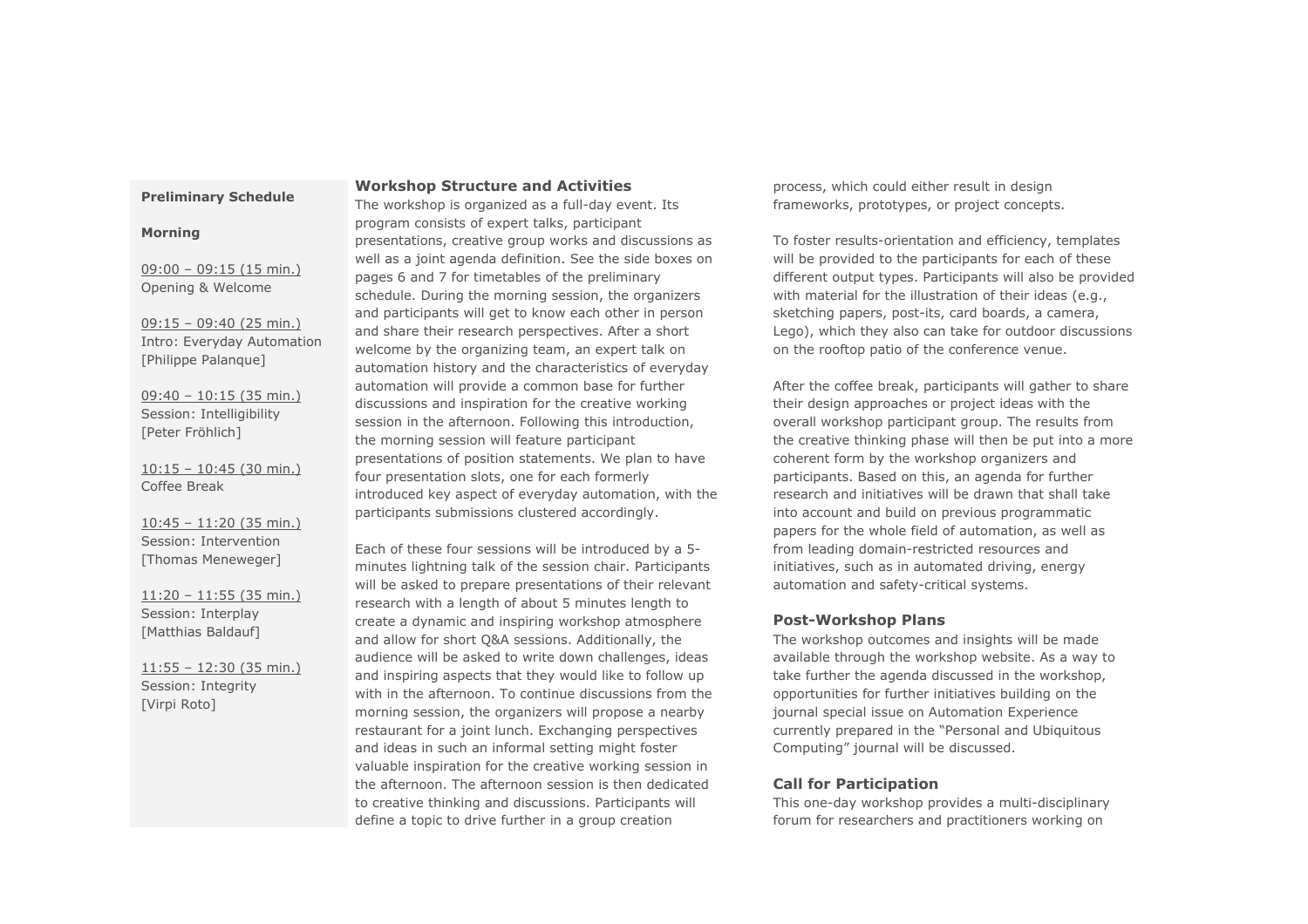# **Preliminary Schedule (cont.)**

## **Afternoon**

12:30 – 14:00 (90 min.)Lunch Break

14:00 – 14:15 (15 min.) Intro: Creative Thinking

14:15 – 15:45 (90 min.) Creative Thinking

15:45 – 16:15 (30 min.) Coffee Break

16:15 – 16:45 (30 min.) Result presentations

16:45 – 17:30 (45 min.) Agenda Definition & Wrap-Up automated systems and their user experience. Participants are asked to submit a position paper describing their recent or future work in the field of designing "everyday automation experiences".

- **•** Position papers must be formatted according to the CHI Extended Abstract template and comprise up tofive pages.
- Position papers must be submitted in PDF format toß https://easychair.org/conferences/?conf=automationxp20.
- The submissions will be reviewed by the organizers (and additional experts, if required) based onrelevance, originality, significance and quality.
- ß Upon acceptance, at least one author of eachaccepted position paper must attend the workshop.
- **All workshop participants must register for both the** workshop and for at least one day of the mainconference.
- ß More details about the workshop can be found at https://everyday-automation.tech-experience.at

# **Organizers**

 The members of the workshop organization team (see left side boxes of pages 2-5) cover a wide spectrum of everyday automation experience research. They have previously organized successful workshops on various topics of ubiquitous and mobile user experience, as well as automation in transport and safety-critical applications. Furthermore, several members of the committee are experienced workshop and conference chairs. They are known in the HCI and UX communities as long-standing personalities contributing to the overall strategic research agenda, by acting as founding and organizing committee members or chairs for conferences of the abovementioned conferences.

# **Acknowledgments**

 This work is in part supported by the projects "auto.Bus – Seestadt" (FFG No. 860822) as part of the program "Mobilität der Zukunft" and MMAssist II (FFG No. 858623) as part of the program "Produktion der Zukunft" that are operated by the Austrian Research Promotion Agency FFG. The financial support by the Austrian Ministry for Transport, Innovation and Technology is gratefully acknowledged. Furthermore, we would like to acknowledge the support by the project SIM4BLOCKS (funded from the EU's Horizon 2020 research innovation program under grant agreement No. 695965) and the project VA-PEPR (funded by the SNF Sinergia program under grant agreement No. CRSII5 189955).

# **References**

- [1] Ashraf Abdul, Jo Vermeulen, Danding Wang, Brian Y. Lim, and Mohan Kankanhalli. 2018. Trends and Trajectories for Explainable, Accountable and Intelligible Systems: An HCI Research Agenda. InProc. of CHI'18. ACM.
- [2] Saleema Amershi, Dan Weld, Mihaela Vorvoreanu, Adam Fourney, Besmira Nushi, Penny Collisson,Jina Suh, Shamsi Iqbal, Paul N. Bennett, Kori Inkpen, Jaime Teevan, Ruth Kikin-Gil, and EricHorvitz. 2019. Guidelines for Human-AIInteraction. In Proc. of CHI'19. ACM.
- [3] Saskia Bakker, Elise Hoven and Berry Eggen. 2015. Peripheral Interaction: Characteristics andConsiderations. *Personal and UbiquitousComputing*, 19(1), 239-254.
- [4] Matthias Baldauf, Stefan Ribler, and Peter Fröhlich. 2019. Alexa, I'm in Need! Investigating the Potential and Barriers of Voice Assistance Servicesfor Social Work. In Proc. of MobileHCI'19. ACM.
- [5] Zoe Becerra, Brittany Noah Holthausen and Bruce Walker. 2019. Visual and Auditory Displays of